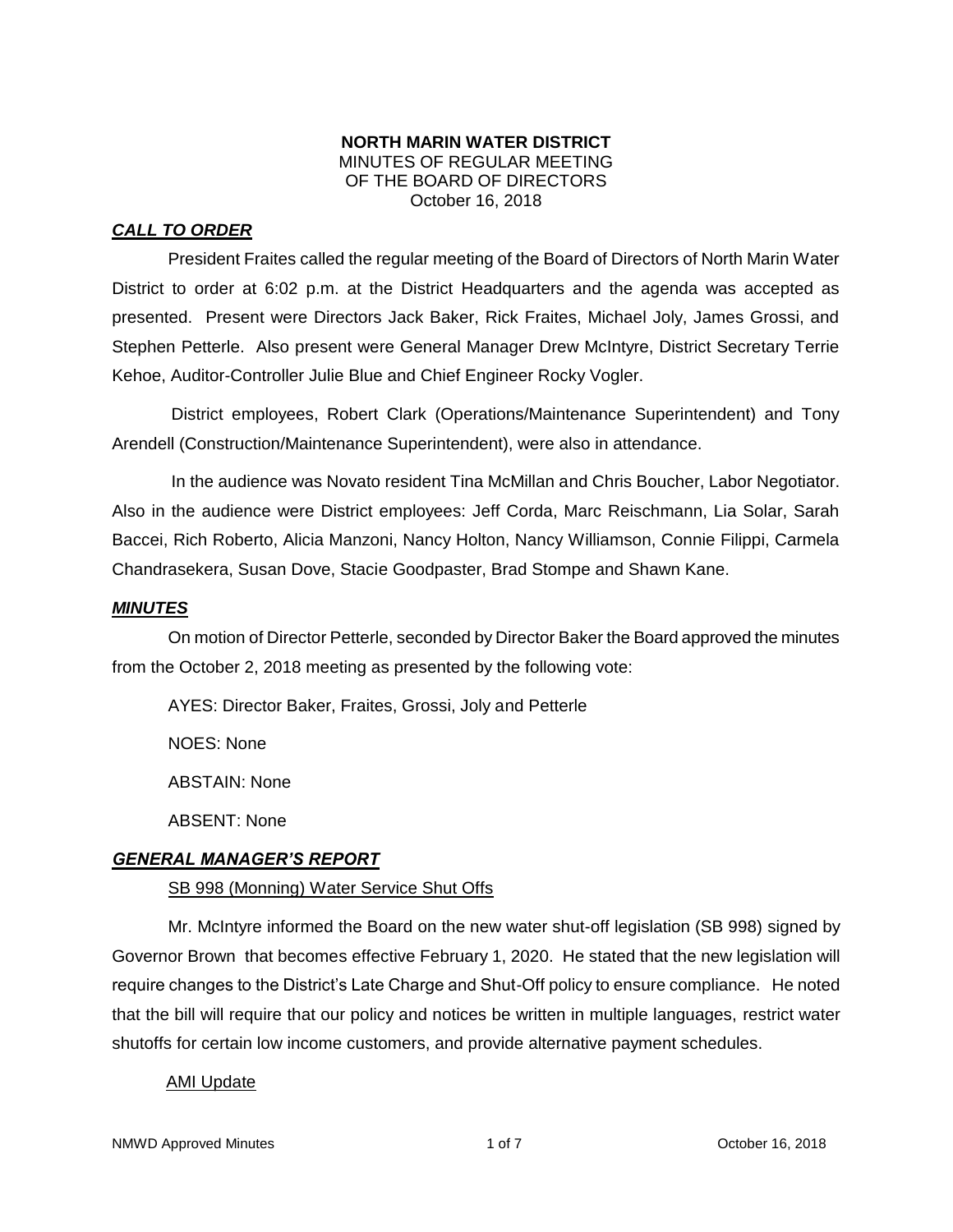Mr. McIntyre announced that there will be an AMI update at the next Board meeting.

## Resolution of Appreciation – David Jackson

Mr. McIntyre commented on Associate Engineer Dave Jackson's retirement. He stated that Mr. Jackson has provided the District with eighteen years of exemplary service and that we have been very fortunate to have him on our staff and he will be missed.

## *OPEN TIME*

President Fraites asked if anyone in the audience wished to bring up an item not on the agenda. During Open Time, Jeff Corda (Sr. Water Dist. & TP Operator) addressed the Board as Chair of the Employee Association. He along with Marc Reischmann and Brad Stompe expressed their reasons for the Board to consider the Employee Association's proposals during labor negotiations. They expressed that the employees are not asking to be paid at the top of each job position on the salary survey, but at least paid at the median. They also noted that because of the size of our District many of the employees have blended job descriptions and all they are asking for is a fair and competitive wage. In addition they pointed out that many of the staff are retiring, and it has been hard to replace these people with qualified personnel, and equally hard to retain them. Director Fraites stated that the Board is unable to respond to their statements due to the rules of negotiations. Director Joly also told the employees in the audience that the Directors do hear their concerns.

## *STAFF/DIRECTORS REPORTS*

President Fraites asked if staff or Directors wished to bring up an item not on the agenda and there was nothing to report.

# *MONTHLY PROGRESS REPORT W/ CUSTOMER SERVICE QUESTIONNAIRE*

Mr. McIntyre reviewed the Monthly Progress Report for September. He reported that fiscal year water production in Novato was up 8% compared to the first three months last year. He stated that, in West Marin, fiscal year water production is up 14% from last year. Mr. McIntyre advised the Board that recycled water production is up 19% from the first three months in last year and would have been higher if LGVSD had been consistently producing recycled water. He added that Stafford Lake holds 1,400 AF and is at 39% of capacity; Lake Mendocino holds 59,000 AF and is at 93% of capacity and Lake Sonoma holds 196,000 AF and is at 80% of capacity. On the Summary of Complaints and Service Orders, Mr. McIntyre advised the Board that overall number of complaints/service orders increased by 31% compared to the first three months of last fiscal year. He attributed this increase to more customer interaction as a result of the AMI project.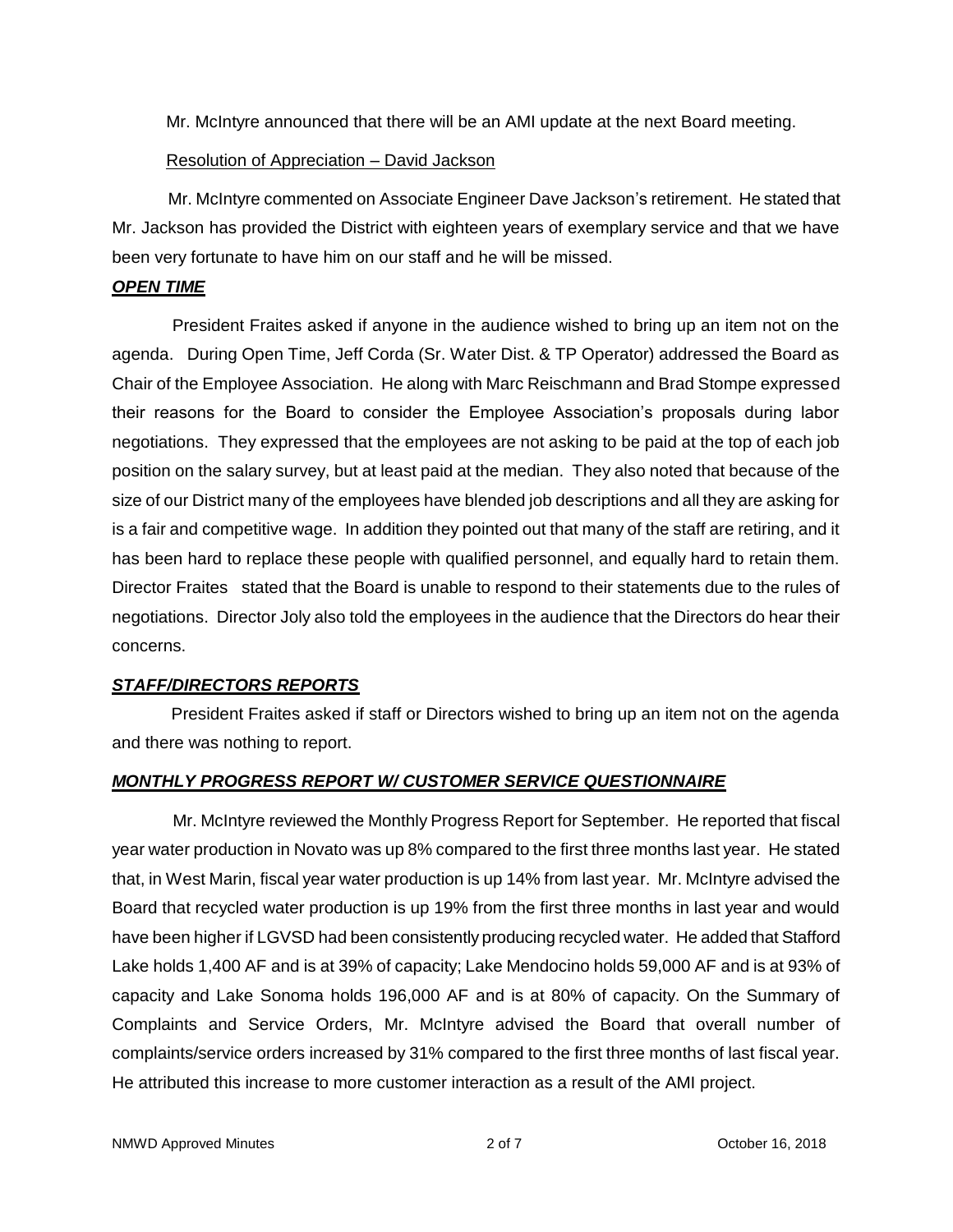Ms. Blue reported on the September 2018 Monthly Report on Investments, where the District's portfolio holds \$16.5M earning a 1.86% rate of return.

Director Baker questioned if Las Gallinas Valley Sanitary District has fully resolved their problem and Mr. McIntyre responded that their facility is operating consistently now. Director Joly asked what caused the fluctuation in the Novato potable water use, and Mr. McIntyre stated some of this variability is due to meter read date changes from last year versus this year. Director Petterle also stated the weather has a role in it. Director Joly wanted to know why the Stafford Treatment Plant production was down and Mr. Clark explained that less volume was available in Stafford Lake to treat this year because the lake did not fill last winter. Director Joly also inquired about the high bill complaints tabulated as part of the Summary of Complaints and wanted to know where these are generated from. Mr. McIntyre replied that these complaints are tallied from people that contact the District front office and not from social media. Mr. McIntyre reiterated that we are trying to encourage customers who comment on social media to contact us directly about their concerns.

## *CONSENT CALENDAR*

Director Joly requested that item 8 be removed from the Consent Calendar for discussion. On the motion of Director Petterle, and seconded by Director Baker the Board approved Item's 6, 7 and 9 on the consent calendar by the following vote:

AYES: Director Baker, Fraites, Grossi, Joly and Petterle NOES: None ABSTAIN: None ABSENT: None

## *TEXT FOR FALL 2018 NOVATO "WATERLINE", VOLUME 9, ISSUE 41*

The Board authorized the General Manager to approve the final text and design for the Fall 2018 "WaterLine", Volume 19, Issue 41. It is expected that the "WaterLine" will be mailed in late October or early November.

# *NOTICE OF COMPLETION FOR RIDGE ROAD PIPELINE REPLACEMENT PROJECT (W.R. FORDE ASSOCIATES*

The Board approved authorizing the General Manager to execute and file a Notice of Completion for the Ridge Road Pipeline Replacement Project. W. R. Forde has furnished written notice that the work is complete and all subcontractors and equipment suppliers have been paid. In addition W. R. Forde has release the District of all claims.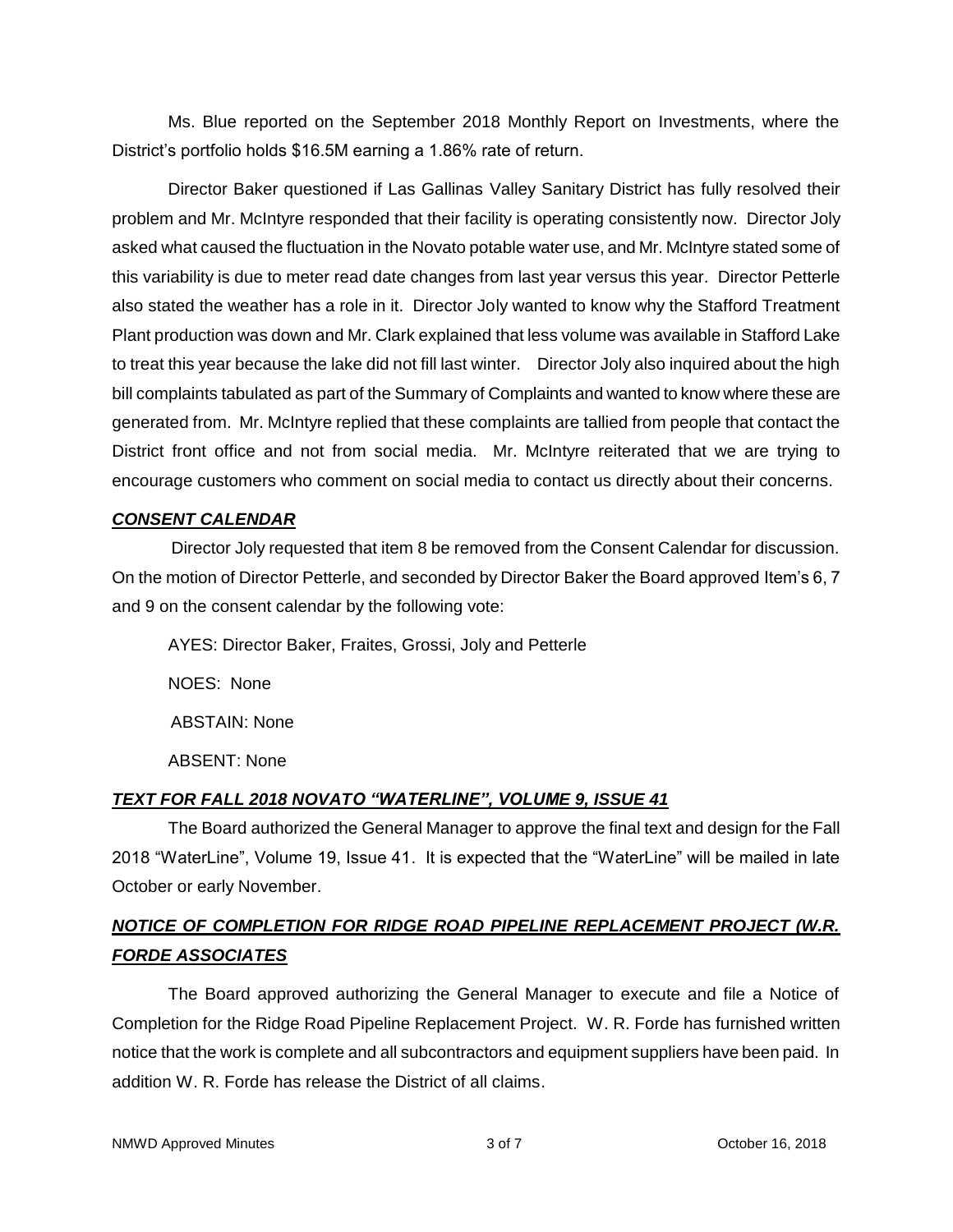#### *RESOLUTION OF APPRECIATION FOR DAVID JACKSON*

The Board approved Resolution 18-21 entitled: "North Marin Water District Resolution of Appreciation to David S. Jackson." David Jackson will be retiring after 18 years of employment with North Marin Water District.

# *ACTION CALENDAR AUDITOR-CONTROLLER'S STATEMENT OF INVESTMENT POLICY*

Ms. Blue provided the Board with the District's Statement of Investment Policy which contains a list of statements identifying how money can be maintained and invested. She noted that this policy also discusses who has the Authority to sign on investment accounts in the Auditor Controller's absence. Director Joly commented that he had a recent discussion with Ms. Blue to gain additional information. Director Petterle requested a copy of Director Joly's questions and Ms. Blue's responses.

On the motion of Director Joly, and seconded by Director Baker the Board moved to approve the Investment Policy as presented by the following vote:

AYES: Director Baker, Fraites, Grossi, Joly and Petterle

NOES: None

ABSTAIN: None

ABSENT: None

## *STP COAT CONCRETE CLEARWELLS PROJECT*

Rocky Vogler advised the Board that the Stafford Treatment Plant Coat Concrete Clearwells project consists of coating two clearwells; the Acti-Floc Clearwell and the Finished Clearwell. He stated that the lowest bidder (ERS) is 11.9% below the Engineer's estimate of \$500,000 and the next low bidder (Farr) was 3.7% below. Mr. Vogler requested the Board reject ERS Industrial Services Inc. (ERS) bid on the basis that they would not be able to satisfactorily perform the work and that they award the contract to Farr Construction and allow the General Manager to execute an agreement with Farr Construction. Director Baker commended Mr. Vogler for his thoroughness. Director Grossi also commented that Mr. Vogler did an outstanding job. In addition, Director Joly praised Mr. Vogler for doing a great job in protecting the interests of the District.

On the motion of Director Baker, and seconded by Director Petterle, the Board rejected ERS Industrial Services Inc. bid on the basis that ERS would not be able to satisfactorily perform the work by the following vote: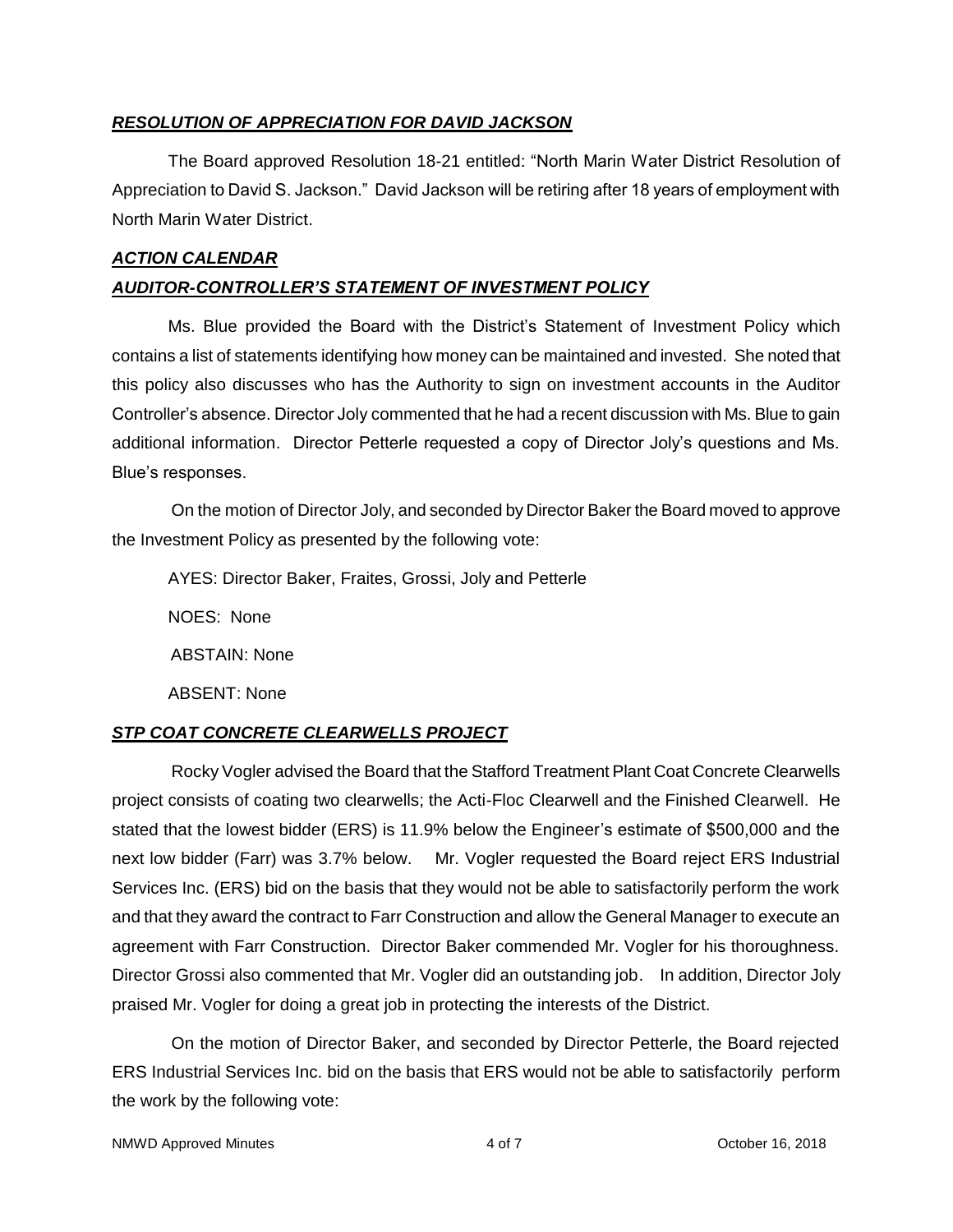AYES: Director Baker, Fraites, Grossi, Joly and Petterle

NOES: None

ABSTAIN: None

ABSENT: None

On the motion of Director Baker, and seconded by Director Petterle, the Board approved award of the contract to Farr Construction by the following vote:

AYES: Director Baker, Fraites, Grossi, Joly and Petterle

NOES: None

ABSTAIN: None

ABSENT: None

## *RENEWAL OF GRAZING LEASES – GROSSI AND LEVERONI*

Mr. Clark requested renewal of two grazing leases; one for Dominic Grossi & Son Dairy and the other for David and Robert Leveroni. He noted that the Grossi and Son lease encompasses two parcels totaling 119 acres and the Leveroni brothers lease is for a single parcel totaling 27 acres. Mr. Clark recommended these grazing leases be renewed for an additional two year period. Director Joly inquired as to how many grazing leases we have. Mr. Clark replied that there are no other grazing leases beside these three. Director Grossi stated he had no interest in the property but would recuse himself from voting.

On the motion of Director Joly, and seconded by Director Baker, the Board approved the Renewal of Grazing Leases to Grossi and Leveroni by the following vote:

AYES: Director Baker, Fraites, Joly and Petterle

NOES: None

ABSTAIN: Director Grossi

ABSENT: None

## *INFORMATION ITEMS*

## *SECOND REVIEW- DRAFT VANDALISM AND GRAFFITI REWARD FOR INFORMATION POLICY*

Mr. McIntyre presented for additional review a draft District Vandalism and Graffiti Reward for Information Policy. The policy has been prepared at the request of the Board to encourage the public to report and prevent acts of vandalism and graffiti to District property or facilities. During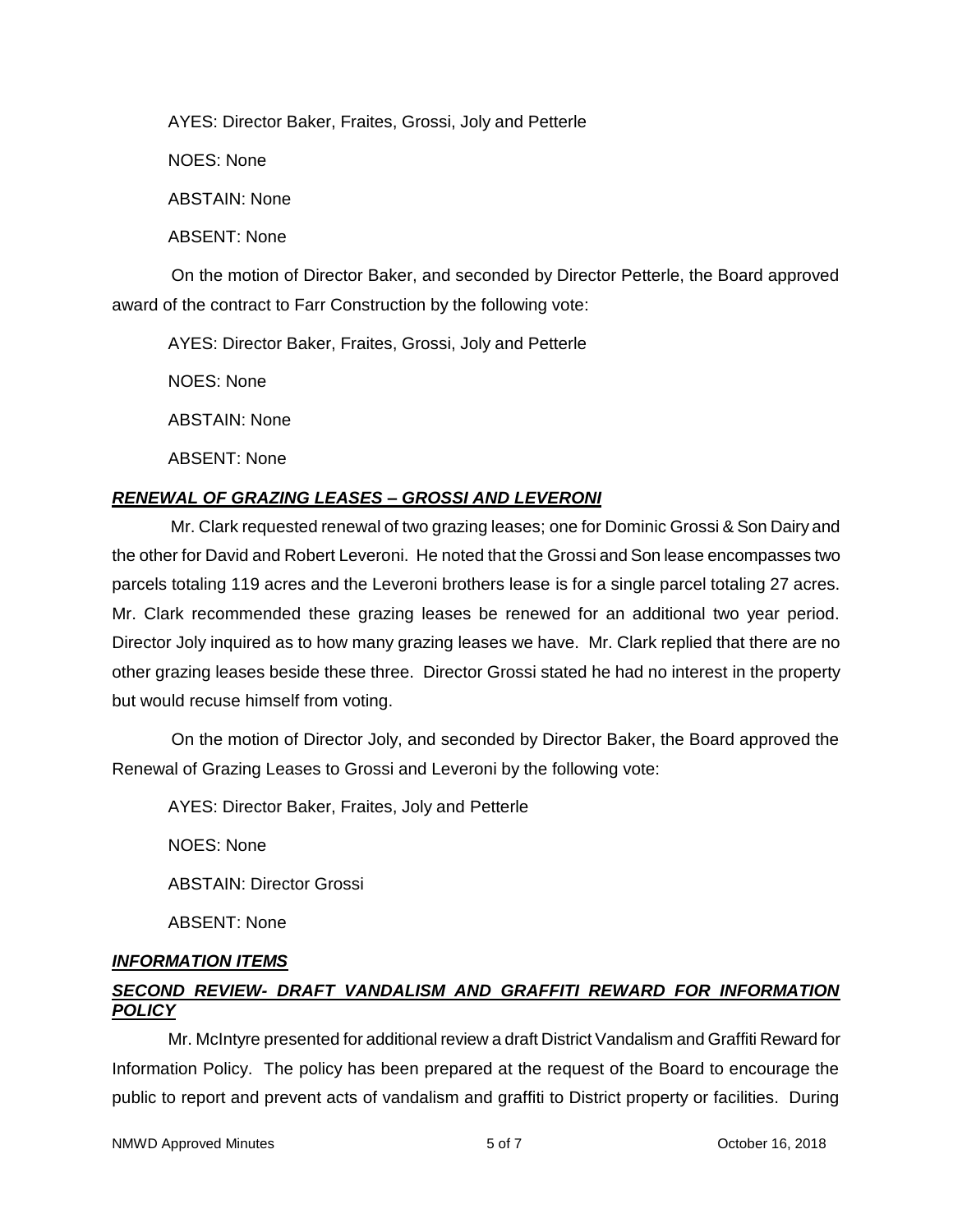initial review at the October  $2<sup>nd</sup>$  board meeting there was discussion about the use of language on District signs. Mr. McIntyre stated that he has confirmed with Mr. McGill, the Novato Chief of Police, that it is a legal requirement that the signs must say "No Trespassing-violators subject to prosecution per 602 P.C". Director Petterle stated that his position hasn't changed; we want to reduce the vandalism, and not just generate a citation. A general discussion ensued regarding the merits of having such a policy and whether or not more focus can be placed on messaging. Director Petterle asked staff to meet with Marin County Open Space to further the discussion on effective signage, since they just went through this same exercise. Director Joly stated we want to reduce vandalism not increase the citations. Director Fraites stated that when it comes to the safety of our water quality we need strict enforcement. Director Grossi agreed that any time this activity happens near drinking water we need to impose the law. Mr. McIntyre stated that staff will table the vandalism policy for now, and make outreach to Marin County Parks to get additional signage ideas.

#### *TAC MEETING UPDATE – OCTOBER 1,*

Mr. McIntyre presented an update for the Technical Advisory Committee meeting that took place on October 1, 2018. He noted that through the last eight months of 2018, water production is 16% below the 2013 State Benchmark. Mr. McIntyre noted that DWR finished its first pilot program with the City of Santa Rosa and Padre Dam and more work needs to be done. He added that DWR is starting again with two different agencies for the second pilot and will be working with NMWD and Rancho California Water District in Temecula. Mr. McIntyre also noted that an update was given on the Potter Valley Project, and PG&E is continuing to work through study plans approved last year, and the studies should be completed in about two years. Mr. McIntyre added that Congressman Huffman's Potter Valley Project Ad Hoc Committee will continue to meet through early 2019 with the current focus on fish passage and water supply issues.

#### *NBWA MEETING – OCTOBER 5, 2018*

Director Fraites announced he attended this meeting and its members are working hard to complete their strategic plan. The association will be meeting in another month to finalize the plan.

#### *MISCELLANEOUS*

The Board received the following miscellaneous items: Disbursements-Dated October 4, 2018 and October 11, 2018.

The Board received the following news articles; Prescribed fire fuel plans to be created in Novato; COM looks at affordable staff housing; Water wisely – UC MARIN MASTER GARDENER; Water district incumbents face election challengers – ELECTION 2018; Notice of Marin County Planning Commission Hearing - Young Appeal of the North Marin Water District Coastal Permit;

NMWD Approved Minutes and the control of the control of 6 of 7 Corolection Corolectus Corolectus Corolectus Corolectus Corolectus Corolectus Corolectus Corolectus Corolectus Corolectus Corolectus Corolectus Corolectus Coro